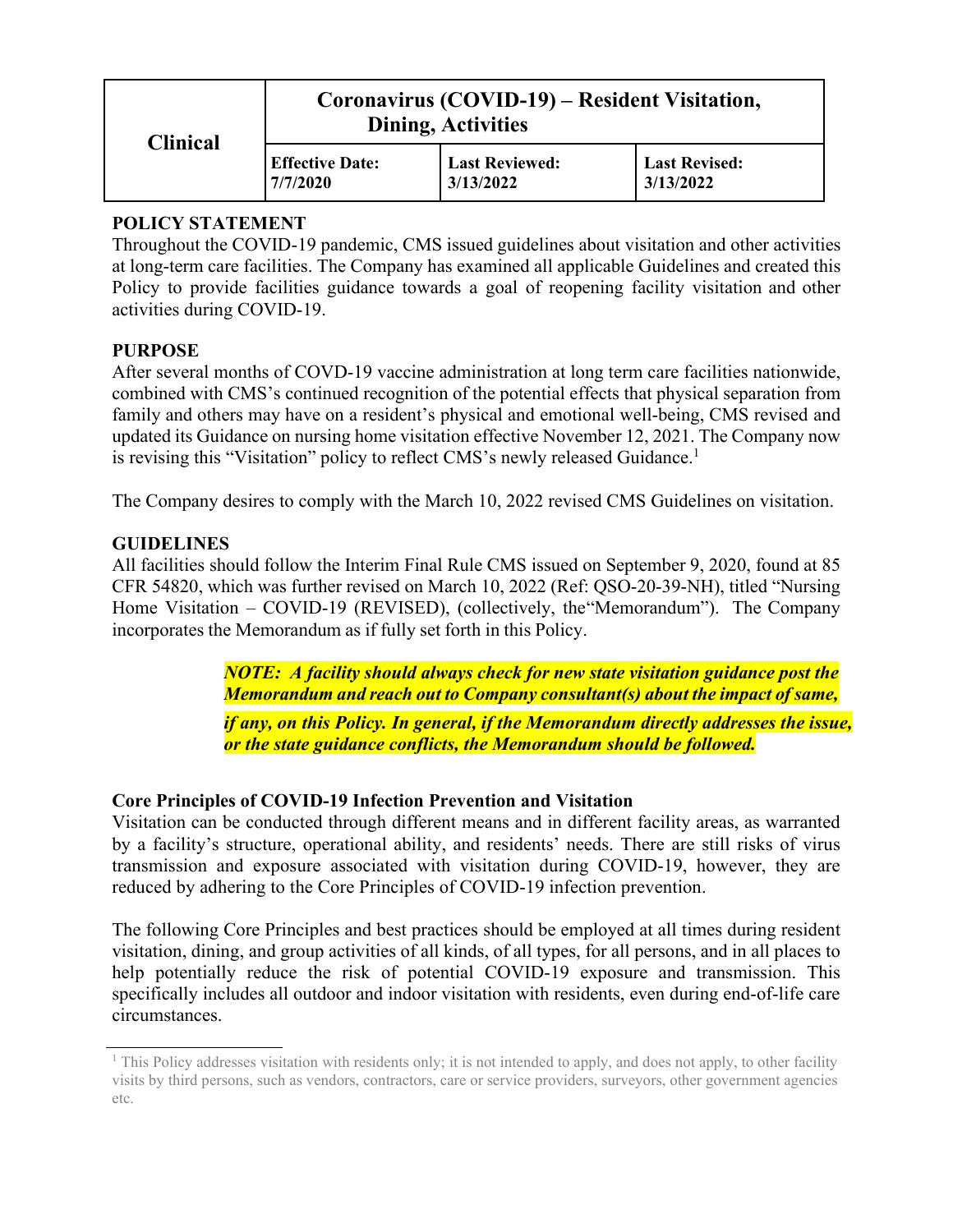| <b>Clinical</b> | Coronavirus (COVID-19) – Resident Visitation,<br><b>Dining, Activities</b> |                                    |                                   |
|-----------------|----------------------------------------------------------------------------|------------------------------------|-----------------------------------|
|                 | <b>Effective Date:</b><br>7/7/2020                                         | <b>Last Reviewed:</b><br>3/13/2022 | <b>Last Revised:</b><br>3/13/2022 |

Facilities should follow the Core Principles of COVID-19:

- Not permit visitors who have a positive viral test for COVID-19, symptoms of COVID-19, or currently meet the criteria for quarantine, to enter the facility until they meet the same criteria used for residents to discontinue transmission-based precautions (quarantine). Facilities should screen all who enter for these visitation exclusions.
- Hand hygiene (use of an alcohol-based hand rub is preferred).
- Require visitors to wear a face-covering or mask (covering mouth and nose) and follow physical distancing at least six feet between persons, in accordance with CDC guidance
- Place instructional signage throughout the facility that gives proper visitor education on COVID-19 signs and symptoms, infection control precautions, other applicable facility practices (e.g., use of face-covering or mask, specified entries, exits and routes to designated areas, hand hygiene)
- Regularly clean and disinfect high frequency touched surfaces in the facility, as well as designated visitation areas after each visit
- Appropriate stakeholder use of Personal Protective Equipment (PPE)
- Effectively cohort residents (e.g., have separate areas dedicated to COVID-19 care)
- Conduct resident and staff testing as required at 42 CFR § 483.80(h) (see QSO-20-38-NH)

### **Visitation Principles**

- 1. A resident has the right to receive visitors of his or her choosing, at the time of his or her choosing, and in a manner that does not impose on the rights of another resident, such as a clinical or safety restriction
- 2. All visitation should be conducted with an adequate degree of privacy for the resident and visitor, if possible, while simultaneously permitting the facility access to monitor adherence to the Core Principles.
- 3. Visitors of any age can visit if they are able to adhere to the Core Principles (listed above), in coordination with state and federal regulations.
- 4. Any visitor who is unable or refuses to adhere to the Core Principles and facility's COVID-19 Visitation Rules will be asked to leave and/or not be permitted to visit.
- 5. Facilities should not restrict visitation except under reasonable clinical or safety circumstances.
- 6. Visitors, residents, or their representative should be made aware of the potential risk of visiting and necessary precautions related to COVID-19 before visiting the resident.

### **Outdoor Visitation**

1. Outdoor visits generally pose a lower risk of COVID-19 transmission and is the preferred method of visitation when the resident and/or visitor are not up-to-date with all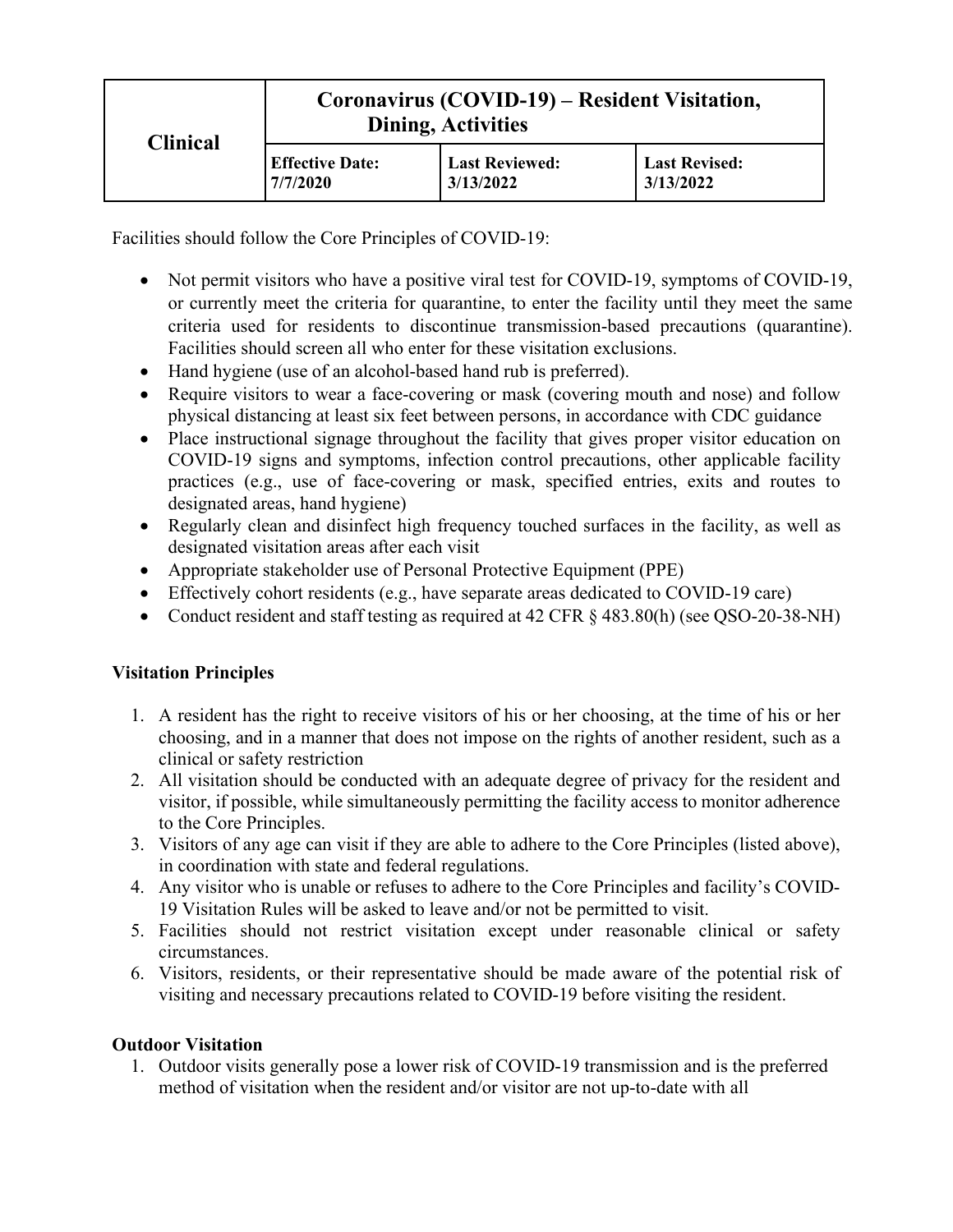| <b>Clinical</b> | Coronavirus (COVID-19) – Resident Visitation,<br><b>Dining, Activities</b> |                                    |                                   |
|-----------------|----------------------------------------------------------------------------|------------------------------------|-----------------------------------|
|                 | <b>Effective Date:</b><br>7/7/2020                                         | <b>Last Reviewed:</b><br>3/13/2022 | <b>Last Revised:</b><br>3/13/2022 |

recommended COVID-19 vaccine doses.

- 2. Facilities should create accessible and safe outdoor spaces for visitation.
	- a. Weather considerations or an individual resident's health status may hinder outdoor visits.
- 3. All appropriate infection control and prevention practices should be followed when conducting outdoor visitation.

## **Indoor Visitation During No COVID-19 Outbreak**

- 1. Facilities should allow indoor visitation at all times and for all residents.
	- a. Facilities will not limit the frequency and length of visits for residents, the number of visitors, or require advance scheduling.
	- b. Visits should be conducted in a manner that adheres to the Core Principles of COVID-19 infection prevention and does not increase risk of exposure or transmission to other residents.
	- c. Facilities should ensure physical distancing can still be maintained during peak times of visitation.
	- d. Facilities should avoid large gatherings (ex. parties, events) where large numbers of visitors are in the same space at the same time and physical distancing cannot be maintained.
	- e. If a resident's roommate is not up-to-date with all recommended COVID-19 vaccine doses, or immunocompromised (regardless of vaccination status), visits should not be conducted in the resident's room, if possible.
- 2. If a resident and all their visitor(s) are up-to-date with all recommended COVID-19 vaccine doses, and the resident is not moderately or severely immunocompromised, all persons may choose not to wear face coverings or masks when other residents are not present and to have physical contact during the visit.
	- a. Visitors otherwise should wear face coverings or masks when around other residents or healthcare personnel, regardless of vaccination status and physically distance from other residents and stakeholders in the facility.
- 3. If the nursing home's county COVID-19 community level of transmission is rated "substantial to high," all residents and visitors, regardless of vaccination status, should wear face coverings or masks and physically distance, at all times.
- 4. In areas with a "low to moderate transmission rate," the safest practice is for residents and visitors to wear face coverings or masks and physically distance, particularly if either of them is at increased risk for severe disease or are not up-to-date with all recommended COVID-19 vaccine doses.

*Additional information on levels of community transmission is available on the CDC's*  [COVID-19 Integrated County View webpage.](https://covid.cdc.gov/covid-data-tracker/#county-view)

- 5. While not recommended, residents who are on transmission-based precautions (TBP) or quarantine can still receive visitors.
	- a. In these cases, visits should occur in the resident's room
	- b. The resident should wear a well-fitting facemask (if tolerated).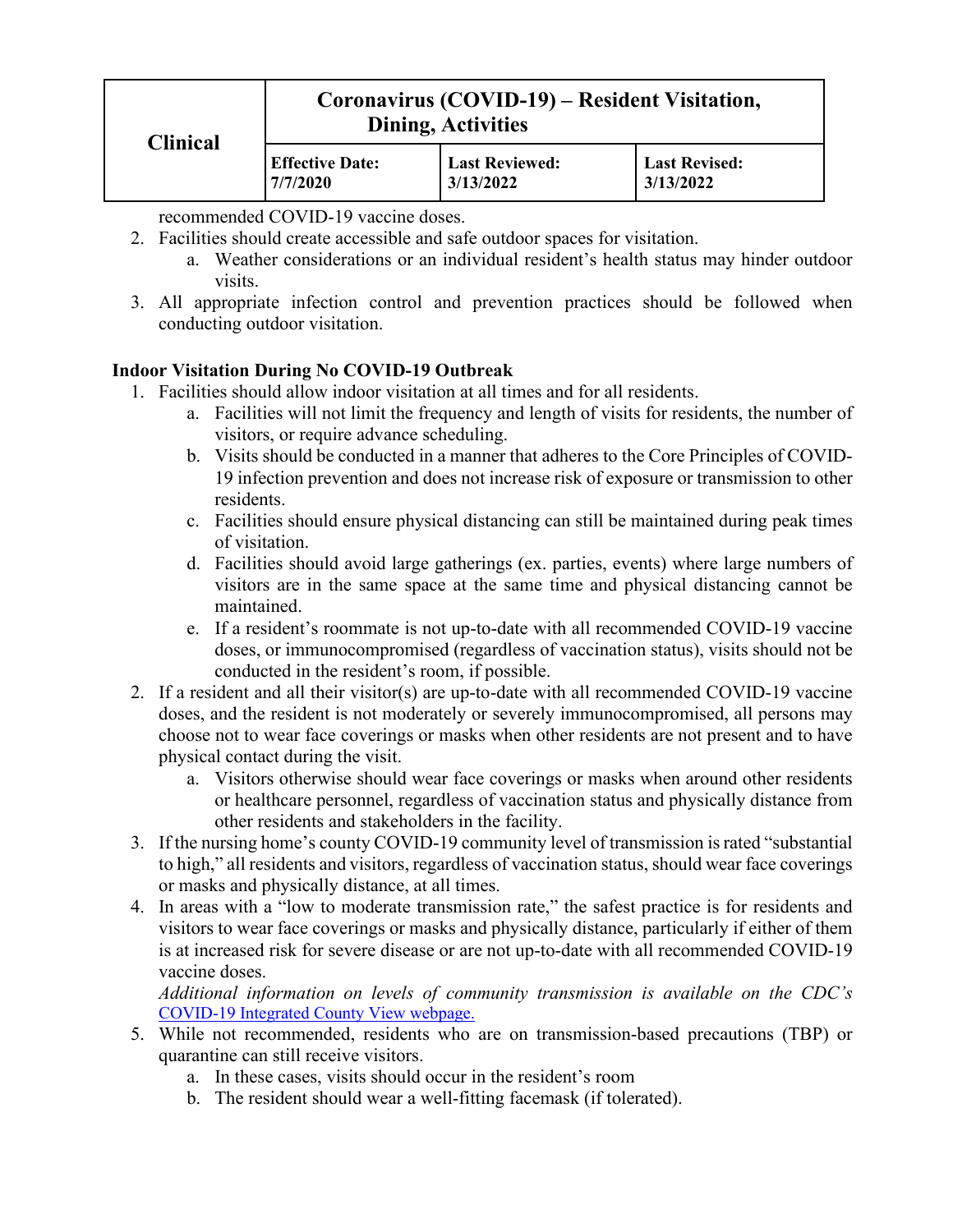| <b>Clinical</b> | Coronavirus (COVID-19) – Resident Visitation,<br><b>Dining, Activities</b> |                                    |                                   |
|-----------------|----------------------------------------------------------------------------|------------------------------------|-----------------------------------|
|                 | <b>Effective Date:</b><br>7/7/2020                                         | <b>Last Reviewed:</b><br>3/13/2022 | <b>Last Revised:</b><br>3/13/2022 |

- c. Before visiting residents, who are on TBP or quarantine, visitors should be made aware of the potential risk of visiting and precautions necessary to visit the resident.
- d. Visitors should adhere to the Core Principles of infection prevention.
- e. Facilities may offer well-fitting facemasks or other appropriate PPE, if available; however, facilities are not required to provide PPE for visitors.
- 6. Residents not up-to-date with all recommended COVID-19 vaccine doses may choose to have physical touch based on their preferences and needs.
	- a. In these situations, residents (or their representative) not up-to-date with all recommended COVID-19 vaccine doses, and their visitors should be advised of the risks of physical contact prior to the visit.

## **Indoor Visitation During a COVID-19 Outbreak Investigation**

- 1. An outbreak investigation is initiated when a new nursing home onset of COVID-19 occurs (among residents or stakeholders).
- 2. While it is safer for visitors not to enter the facility during an outbreak investigation, visitors must still be allowed in the facility.
- 3. Visitors should be made aware of the potential risk of visiting during an outbreak investigation and adhere to the Core Principles of infection prevention.
- 4. If residents or their representative would like to have a visit during an outbreak investigation, they should wear face coverings or masks during visits, regardless of vaccination status, and visits should ideally occur in the resident's room.
- 5. Facilities may contact their local health authorities for guidance or direction on how to structure their visitation to reduce the risk of COVID-19 transmission during an outbreak investigation.

### **Visitor COVID-19 Testing**

- 1. In counties with substantial or high levels of community transmission, facilities should encourage visitors to be tested on their own before coming to the facility (within 2-3 days of the visit).
	- a. Facilities may offer testing to visitors, if feasible.
	- b. If a visitor is offered and accepts COVID-19 testing at the Facility, this event and its results should be recorded in a confidential manner and file. Facilities should also document all visitor refusals to be tested.
- 2. Signature HealthCARE strongly encourages all visitors to become vaccinated.
- 3. Facilities may ask about a visitors' vaccination status but are not required to be tested or vaccinated (or show proof as such) as a condition of visitation.
	- a. If the visitor declines to disclose their vaccination status, the visitor should wear a face covering or mask at all times.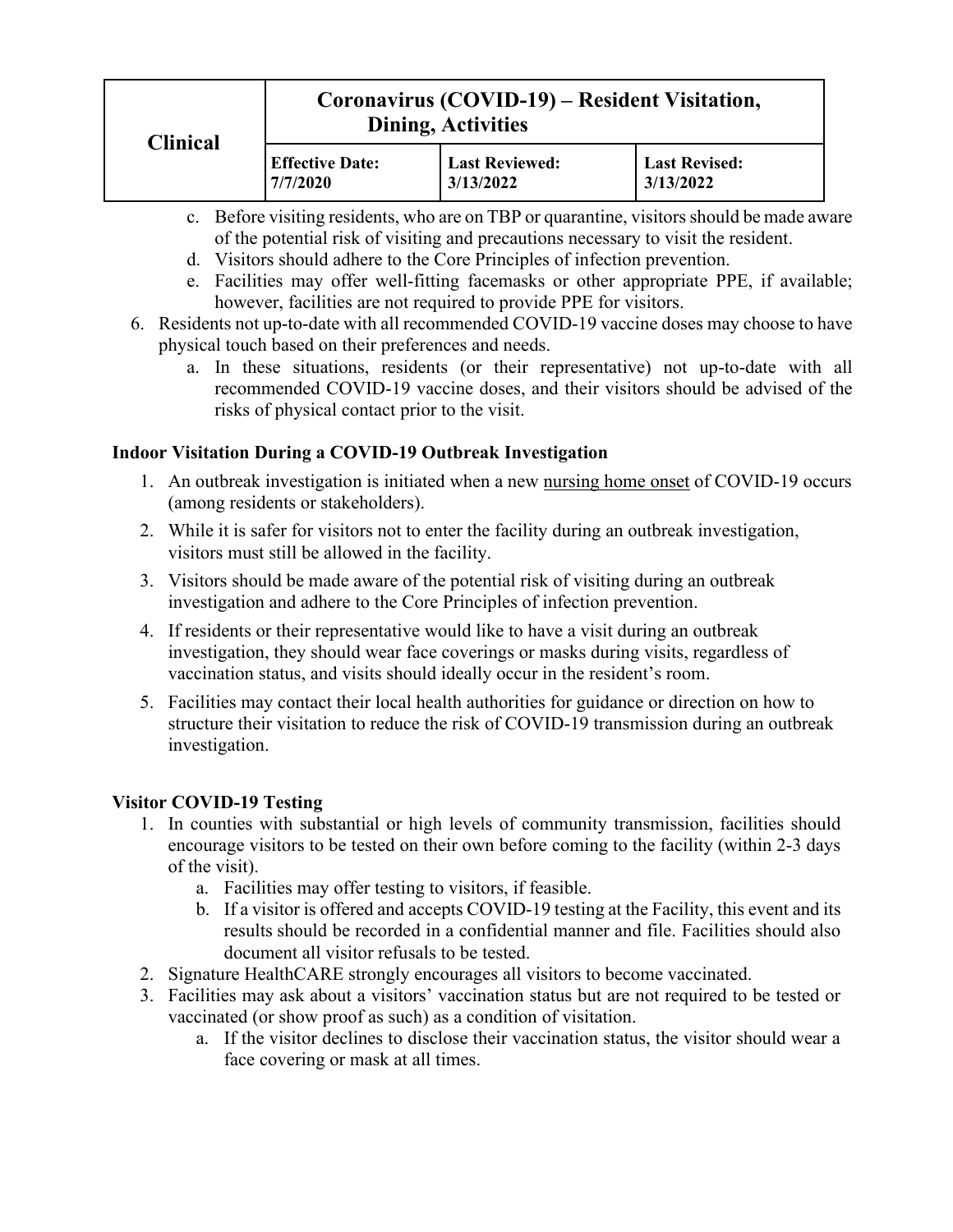| <b>Clinical</b> | Coronavirus (COVID-19) – Resident Visitation,<br><b>Dining, Activities</b> |                                    |                                   |
|-----------------|----------------------------------------------------------------------------|------------------------------------|-----------------------------------|
|                 | <b>Effective Date:</b><br>7/7/2020                                         | <b>Last Reviewed:</b><br>3/13/2022 | <b>Last Revised:</b><br>3/13/2022 |

#### **Compassionate Care Visits**

- 1. There are very few scenarios when visitation should be limited only to compassionate care visits.
- 2. Compassionate care visits are allowed at all times.

### **Access to the Long-Term Care Ombudsman and Protection & Advocacy (P&A) programs**

- 1. If the Ombudsman or P&A is planning to visit a resident who is in TBP or quarantine, or a residents not up-to-date with all recommended COVID-19 vaccine doses in a nursing home in a county where the level of community transmission is substantial or high in the past 7 days, the resident and ombudsman should be made aware of the potential risk of visiting and the visit should take place in the resident's room.
- 2. The representatives of the Office of the Ombudsman should adhere to the Core Principles of COVID-19 infection prevention.
- 3. If the resident or the Ombudsman program requests alternative communication in lieu of an in-person visit, facilities must, at a minimum, facilitate alternative resident communication with the Ombudsman program (ex. phone or other technology).
- 4. Face coverings should not be placed on anyone who is unable to wear a mask due to a disability, or anyone who is unconscious, incapacitated, or otherwise unable to remove the mask without assistance.

### **Communal Activities, Dining and Resident Outings**

- 1. Communal dining and other group activities may occur while adhering to the COVID-19 Core Principles, in accordance with state and/or federal guidance. See CDC guidance **NOTE**: the safest practice is for everyone, regardless of vaccination status, is to physically distance and wear face coverings or masks while in communal areas of the facility.
- 2. Residents are permitted to leave the facility as they choose.
	- a. The facility should remind the resident and any individual accompanying the resident to follow all recommended infection prevention practices including wearing a face covering or mask, physical distancing, hand hygiene and encourage those around them to do the same.
- 3. Upon the resident's return, the facility should do the following:
	- a. Screen residents for signs or symptoms of COVID-19.
		- i. If the resident or family member reports possible close contact to an individual with COVID-19 while outside of the nursing home, test the resident for COVID-19, regardless of vaccination status.
		- ii. Place the resident on quarantine if the resident is not up-to-date with all recommended COVID-19 vaccine doses.
		- iii. If the resident develops signs or symptoms of COVID-19 after the outing, test the resident for COVID-19 and place the resident on transmission-based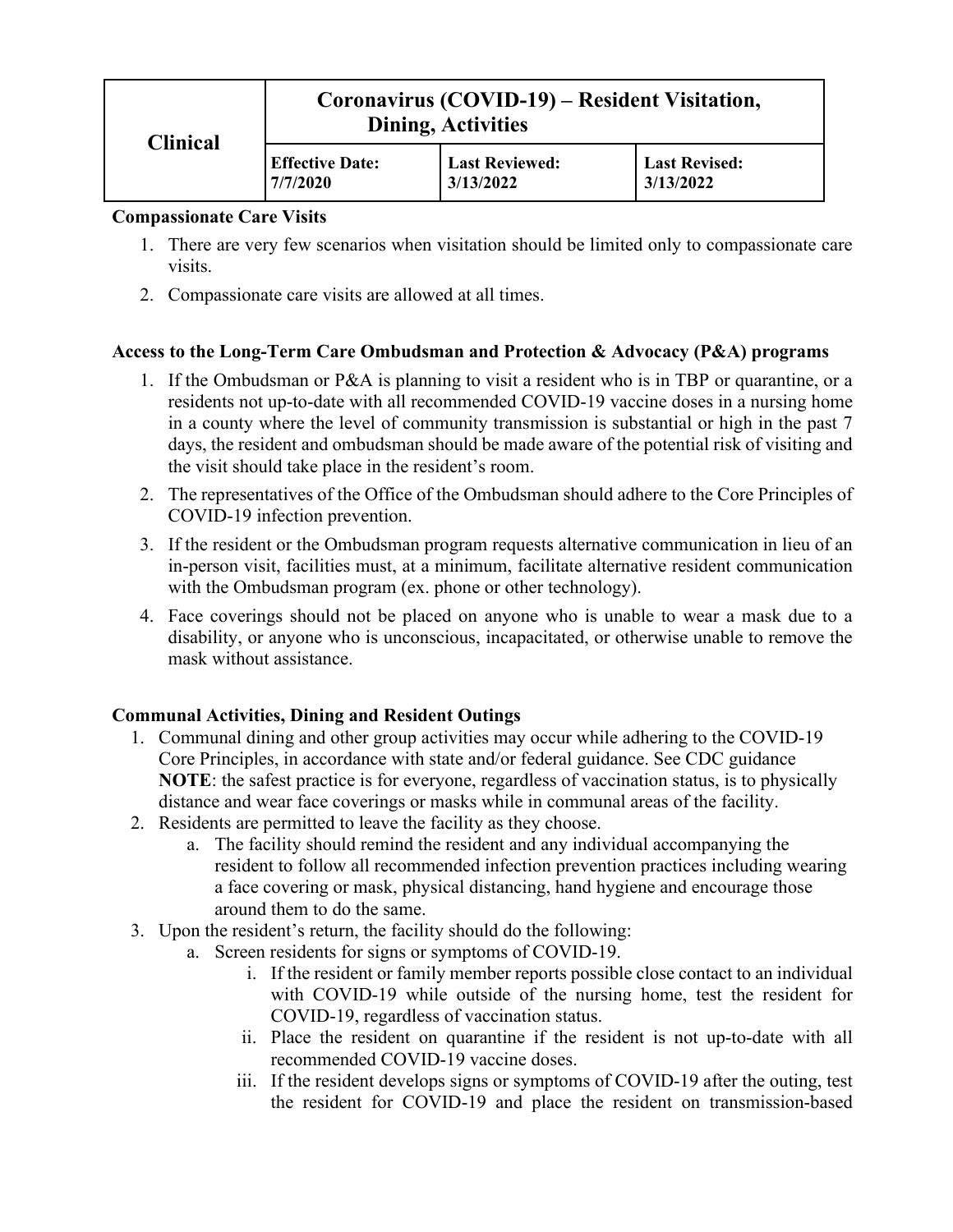| <b>Clinical</b> | Coronavirus (COVID-19) – Resident Visitation,<br><b>Dining, Activities</b> |                                    |                                   |
|-----------------|----------------------------------------------------------------------------|------------------------------------|-----------------------------------|
|                 | <b>Effective Date:</b><br>7/7/2020                                         | <b>Last Reviewed:</b><br>3/13/2022 | <b>Last Revised:</b><br>3/13/2022 |

Precautions, regardless of vaccination status.

- b. A nursing home may also opt to test residents, who are not up-to-date with all recommended COVID-19 vaccine doses, without signs or symptoms if they leave the nursing home frequently or for a prolonged length of time, such as over 24 hours.
- c. Facilities might consider quarantining residents, not up-to-date with all recommended COVID-19 vaccine doses, who leave the facility if, based on an assessment of risk, uncertainty exists about their adherence or the adherence of those around them to recommended infection prevention measures.
- d. Monitor residents for signs and symptoms of COVID-19 daily as clinically appropriate. This means it could be 10-14 days or shorter or longer as circumstances warrant.
- 4. Residents who leave the facility for 24 hours or longer should generally be managed as a new admission or readmission, as recommended by the CDC's "Interim Infection Prevention and Control Recommendations to Prevent SARS-CoV-2 Spread in Nursing Homes."
	- a. Exceptions to the above are made for residents who are up-to-date with all recommended COVID-19 vaccine doses.

## **Visitation Communication and Education**

The Facility should communicate and educate all residents, families, and others (through letters, VisitorRules, etc.) on the general concepts of this Policy, including the Core Principles and facility's COVID-19 Visitation Rules, well in advance of visitation. Facility should post signs in accordancewith the Core Principles.

### **Survey Considerations**

- 1. Facilities are not permitted to restrict access to surveyors based on vaccination status, nor ask a surveyor for proof of his or her vaccination status as a condition of entry.
- 2. Surveyors should not enter a facility if they have a positive viral test for COVID-19, signs or symptoms of COVID-19, or currently meet the criteria for quarantine.
- 3. Surveyors should also adhere to the Core Principles of COVID-19 infection prevention.